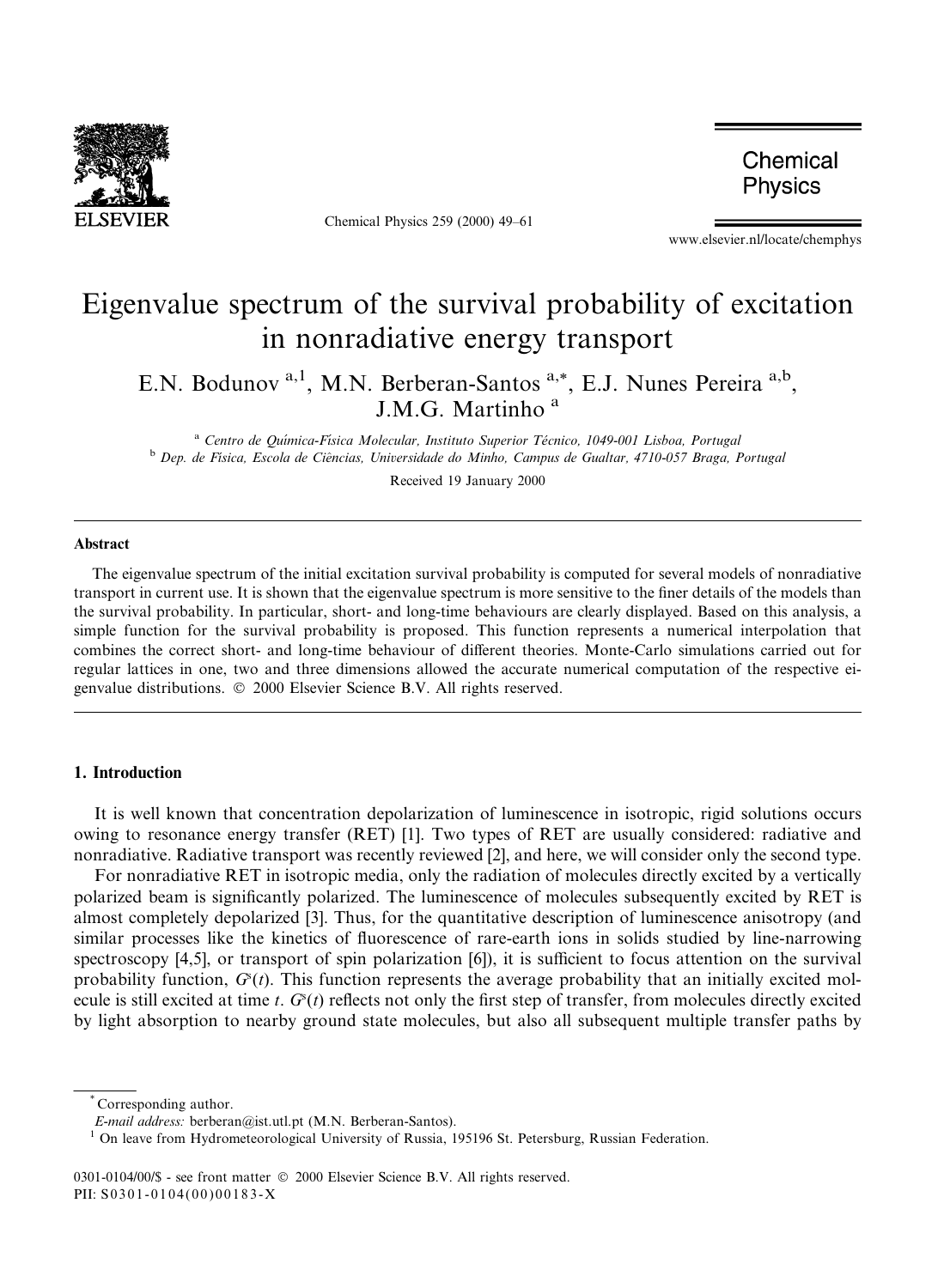which the excitation returns to the original molecule at a latter time. On the other hand,  $G<sup>s</sup>(t)$  does not include the effect of the finite excited state lifetime, that if necessary, is accounted for by the factor  $\exp(-t/\tau)$ , where  $\tau$  is the excited state lifetime. The usefulness of the survival probability lies in its relationship with the luminescence anisotropy  $[7-9]$ ,  $r(t)$ . This quantity, defined for excitation with linear polarized light in the vertical direction by  $r(t) = (I_{\parallel}(t) - I_{\perp}(t))/(I_{\parallel}(t) + 2I_{\perp}(t))$ , where  $I_{\parallel}(t)$  is the luminescence intensity with vertical linear polarization measured at right angle, and  $I_1(t)$  is the luminescence intensity with horizontal linear polarization measured at right angle, is related to the survival probability by  $r(t) = r_0G<sup>s</sup>(t)$ , where  $r_0$  is the fundamental luminescence anisotropy, function of the excitation wavelength only.

### 2. Survival probability

Various theoretical methods have been employed to calculate the survival probability. Here, we briefly state the main results of the most accurate. Other methods are described in Refs. [5,10].

#### 2.1. Gochanour-Andersen-Fayer method

The Gochanour-Andersen-Fayer (GAF) method  $[11]$  was used in Refs.  $[12-14]$ . In the three-particle approximation, it was obtained that

$$
G_{\text{GAF}}^{s}(\overline{t}) = \exp\bigg[-\bigg(\frac{\pi^{2}}{32} - 0.1887\bigg)\overline{t}\bigg]f(\overline{t}),
$$
  
\n
$$
f(\overline{t}) = \bigg(1 + \frac{\pi^{2}}{16}\overline{t}\bigg) \exp\bigg(\frac{\pi^{2}}{32}\overline{t}\bigg) \text{erfc}\bigg(\sqrt{\frac{\pi^{2}}{32}\overline{t}}\bigg) - \sqrt{\frac{\pi}{8}}\overline{t},
$$
  
\n
$$
\overline{t} = c^{2}t/\tau,
$$
  
\n
$$
c = \frac{4}{3}\pi nR_{0}^{3},
$$
\n(1)

where *n* is the molecular concentration (number density),  $\tau$ , the excited-state lifetime, and  $R_0$ , the critical radius of RET for dipole-dipole (dd) interaction. An orientation-averaged dd interaction is assumed with the transfer rate between two molecules given by

$$
w = \frac{1}{\tau} \left(\frac{R_0}{R}\right)^6,\tag{2}
$$

R being the intermolecular distance. In general, the orientation-dependent transfer rate needs to be considered [1,3,15,16]. When molecules in random solution are fixed in space on the time scale of RET,  $G(t)$ for the full transfer rate can be readily obtained from  $G<sup>s</sup>(t)$  for the orientationally averaged rate [17].

The short-time expansion of Eq. (1) yields

$$
G_{\text{GAF}}^{s}(\overline{t}) = 1 - \sqrt{\frac{\pi}{2}} \overline{t} + 0.8055 \overline{t} - \dots, \quad \overline{t} \ll 1. \tag{3}
$$

The numerical coefficients in Eq.  $(3)$  are exact. The value of the second one was confirmed in Ref. [18] (the value 0.8001 was obtained with an estimated error of about 0.7%).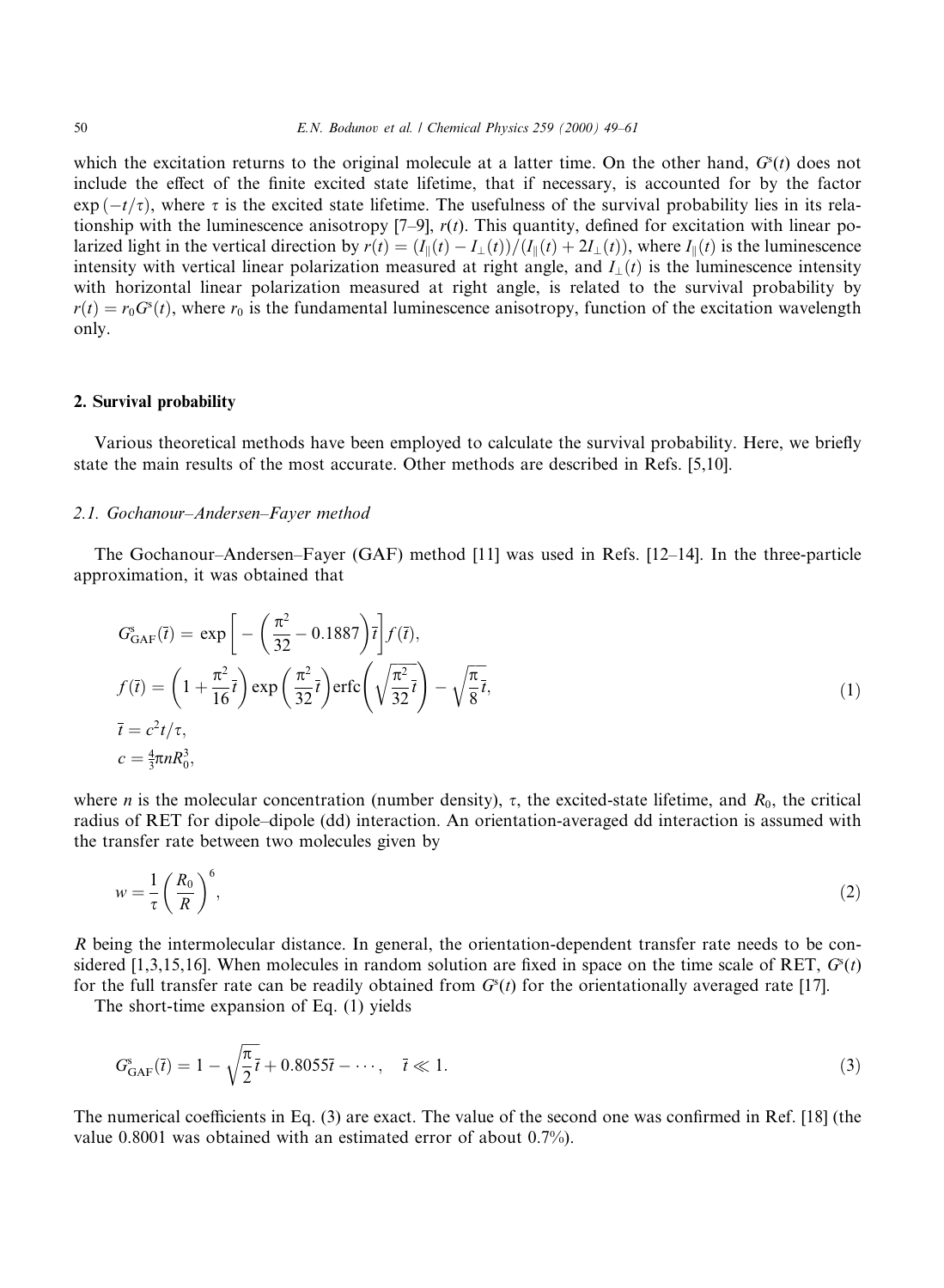## 2.2. Huber-Hamilton-Barnett method

Huber's approximation [19,20] (also called HHB method) is often used to calculate  $G<sup>s</sup>(t)$ , owing to its simplicity and good accuracy. For the considered case, this approximation gives

$$
G_{\rm H}^{\rm s}(\bar{t}) = \exp\bigg(-\sqrt{\frac{\pi}{2}\bar{t}}\bigg). \tag{4}
$$

One obtains from Eq. (4) that for short times

$$
G_{\rm H}^{\rm s}(\overline{t}) = 1 - \sqrt{\frac{\pi}{2}} \overline{t} + \frac{\pi}{4} \overline{t} - \cdots. \tag{5}
$$

The function given in Eq. (5) has coefficients close to those of Eq. (3). It is usually considered that Eq. (4) is valid for  $G<sup>s</sup>(t) \ge 0.05$ . However, this is not always correct. In Appendix A, we show that, in the case of a one-dimensional lattice, Huber's approximation is valid in a much narrower time range.

# 2.3. Continuous-time random-walk method

The continuous-time random-walk method (CTRW) was also used to obtain the survival probability [21]. The result is

$$
G_{\text{CTRW}}^s(\vec{t}) = \exp\left(-\sqrt{\pi \vec{t}}\right) - \left[1 - \exp\left(-\sqrt{\pi \vec{t}}\right)\right] \left[1 + \frac{1.93}{\left(0.79\pi \vec{t} + 3.62\right)^{1/2}}\right] \frac{1}{\left(0.79\pi \vec{t} + 3.62\right)^{3/2}}.\tag{6}
$$

For short times, Eq. (6) reduces to

$$
G_{\text{CTRW}}^s(\overline{t}) = 1 - \sqrt{\frac{\pi}{2}} \overline{t} + \frac{\pi}{2} \overline{t} - \cdots, \quad \overline{t} \ll 1. \tag{7}
$$

Now, the numerical coefficient of the second term of Eq. (7) greatly exceeds the exact one in Eq. (3). Therefore, this method is not appropriate for short times.

The long-time limit of  $G<sup>s</sup>(t)$  cannot be easily estimated by the GAF or HHB methods, since these are essentially good short-time approximations. On the other hand, the CTRW theory can be used to estimate such long-time limit: From Eq.  $(6)$  one obtains the diffusion-like asymptotic form

$$
G_{\text{CTRW}}^s(\bar{t}) = \frac{1}{n(4\pi Dt)^{3/2}} = \frac{0.25576}{\bar{t}^{3/2}}, \quad \bar{t} \gg 1,
$$
\n(8)

where D is the excitation energy diffusion constant. It is generally accepted that  $G<sup>s</sup>(t)$  has indeed a diffusive character for long times as first obtained by Förster for a cubic lattice [22]. According to Ref. [10], the diffusive limit is observed for sufficiently long times, such that  $G<sup>s</sup>(t) < 10<sup>-3</sup>$ .

All applicable theories  $(GAF, CTRW)$  give the same expression for the diffusion constant

$$
D = AR_0^2 c^{4/3} / \tau.
$$
 (9)

Only the theoretical value of the numerical coefficient A varies [5] from 0.12 to 0.428. Its experimental value is  $[23] A = 0.20 \pm 0.03$ . The most recent attempt to calculate the diffusion constant, based on a lattice model in combination with Monte-Carlo simulations [24], gives  $A = 0.40$ .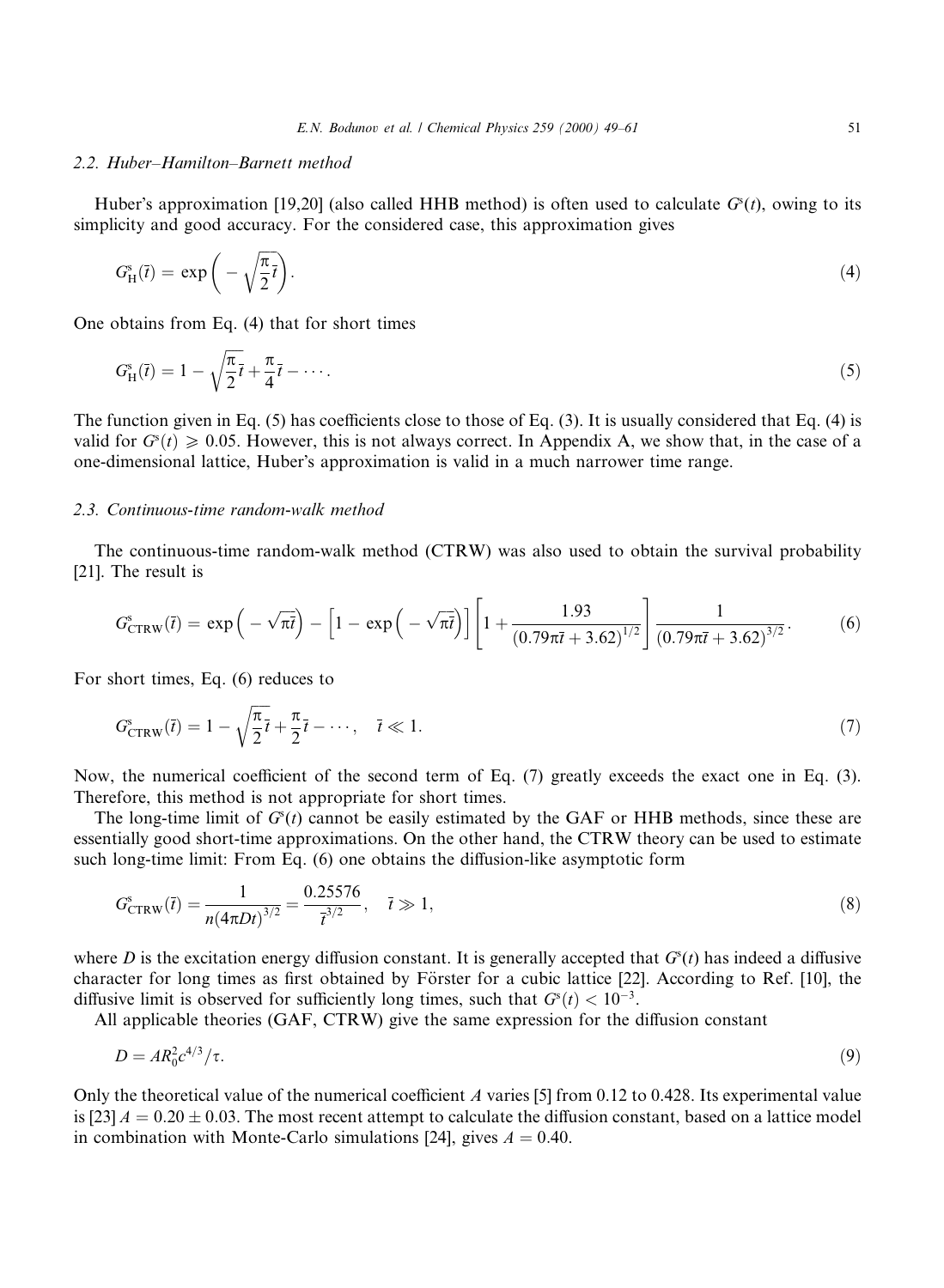# 2.4. An ad hoc survival probability

Here, we suggest the use of an ad hoc function for the survival probability that incorporates the best results of previous models. It coincides with the exact form (Eq. (3)) for short times, and for long times has a diffusion asymptotic character. The numerical coefficient  $\vec{A}$  in Eq. (9) for the diffusion constant is chosen to be equal to 0.23. This value was obtained by Monte-Carlo simulations [5], by the modified GAF method [25], and coincides (within experimental error) with the experimental one [23]. The proposed function is

$$
G^{s}(\bar{t}) = \frac{0.852}{(\bar{t} + 9.1)^{3/2}} + \left(1 - \frac{0.852}{9.1^{3/2}}\right) \exp\left(-\frac{\sqrt{\pi\bar{t}/2}}{1 - 0.852/9.1^{3/2}}\right)
$$
  
=  $\frac{0.852}{(\bar{t} + 9.1)^{3/2}} + 0.968 \exp\left(-1.2934\sqrt{\bar{t}}\right).$  (10)

It can be seen that the first term of Eq.  $(10)$  gives a diffusion asymptotic at long times with a correct diffusion constant (in accordance with Eqs. (8) and (9)), and that the second one ensures the correct temporal dependence (Eq. (3)) for short times.

# 2.5. Cubic lattice

The random medium can also be modelled by a three-dimensional simple cubic lattice of molecules with nearest-neighbour intermolecular interaction (this model can be named effective media model, EM). The exact solution for the survival probability is known [26,27],

$$
G_{\text{EM}}^{\text{s}}(t) = e^{-6w_0 t} [I_0(2w_0 t)]^3, \tag{11}
$$

where  $I_0$  is the modified Bessel function,  $w_0$ , the nearest-neighbour interaction in the effective media. For dd interaction, we can write

$$
w_0 = \frac{1}{\tau} \left(\frac{R_0}{\overline{R}}\right)^6,\tag{12}
$$

where  $\overline{R}$  is the lattice's nearest-neighbour distance,  $\overline{R} = n^{-1/3}$ . Then,  $w_0 \tau = (3/4\pi)^2 c = 0.057c$ , and we have from Eq. (11)

$$
G_{EM}^s(\bar{t}) = \exp(-0.342\bar{t}) [I_0(0.144\bar{t})]^3.
$$
\n(13)

This function has the following short- and long-time asymptotes

$$
G_{EM}^{s}(\bar{t}) = 1 - 0.342\bar{t} + \cdots, \quad \bar{t} \ll 1,
$$
  
\n
$$
G_{EM}^{s}(\bar{t}) = \frac{1.64958}{\bar{t}^{3/2}}, \quad \bar{t} \gg 1.
$$
\n(14)

The short-time asymptotic has a linear dependence on time because of the existence of a minimum (nearest neighbour) distance,  $\overline{R}$ .

The temporal dependences of  $G_{\text{GAF}}^s(\vec{t}), G_{\text{CTRW}}^s(\vec{t}),$  and  $G_{\text{EM}}^s(\vec{t})$  are depicted in Fig. 1. One can see that the temporal dependences of  $G_{\text{GAF}}^s(\vec{t})$  and  $G_{\text{H}}^s(\vec{t})$  are practically identical in the time domain  $0 < \vec{t} < 10$ . Their major drawback is that they do not give a diffusion asymptotic at very long times (not shown).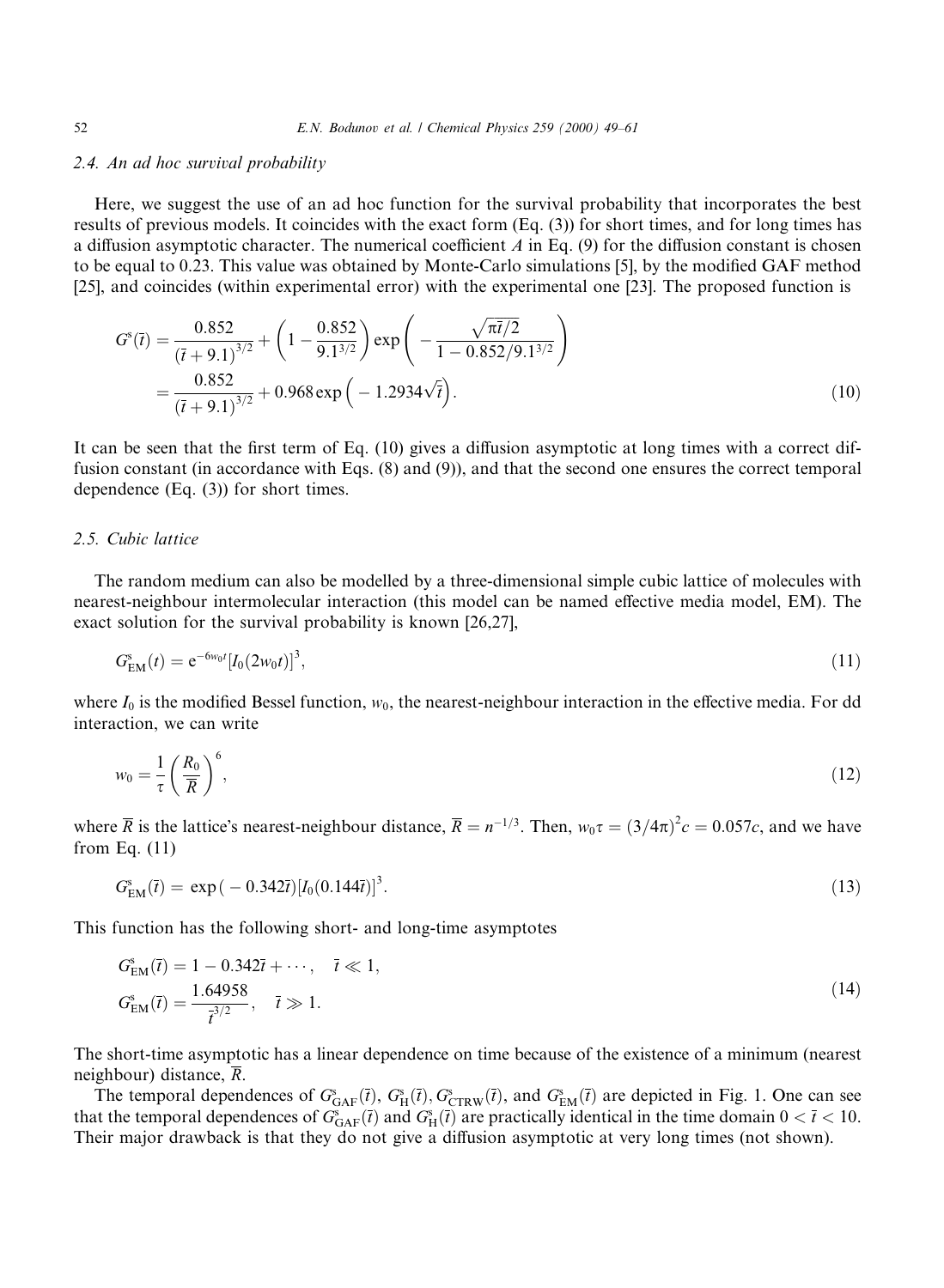

Fig. 1. Survival probability decay as a function of the reduced time defined in Eq. (1), computed according to (1) EM model, (2) ad hoc decay law, (3) HHB model, (4) GAF model, and (5) CTRW model.

# 3. Eigenvalue spectrum

In the past years, a different approach to the description and understanding of RET  $[9,25,28-30]$  was proposed. It is based on the fact that the survival probability can be expressed as the Laplace transform of some function  $F(k)$  (for details see the references cited),

$$
G^{s}(\bar{t}) = \int_{0}^{\infty} F(k) \exp(-k\bar{t}) \, \mathrm{d}k, \quad \int_{0}^{\infty} F(k) \, \mathrm{d}k = 1. \tag{15}
$$

This function (the inverse Laplace transform of the survival probability) has the meaning of an eigenvalue spectrum, and represents the set of eigenvalues  $k$  and respective contribution for the temporal behaviour of the survival probability. In particular, when the spectrum is discrete

$$
F(k) = \sum_i f(k_i) \delta(k - k_i), \quad \sum_i f(k_i) = 1,
$$

the survival probability is a sum of exponentials

$$
G^{s}(t) = \sum_{i} f(k_{i}) \exp(-k_{i}t).
$$

An equation of this type, containing only two or three terms, is often used to analyse experimental luminescence decays.

The function  $F(k)$  is well known for Huber's approximation [19,20]

$$
F_{\rm H}(k) = \frac{1}{2\sqrt{2}k^{3/2}} \exp\left(-\frac{\pi^2}{8k}\right).
$$
 (16)

We did not calculate the inverse Laplace transform of the survival probability for the GAF approximation,  $G_{\text{GAF}}^s(\vec{t})$ , since its time dependence is identical to that of  $G_{\text{H}}^s(\vec{t})$ .

By careful numerical calculations, an approximate inverse Laplace transform of  $G_{\text{CTRW}}^s(\vec{t})$  is obtained

$$
F_{\text{CTRW}}(k) = 0.2886\sqrt{k} \exp(-1.2k) + \frac{1}{2\sqrt{2}k^{3/2}} \exp\left(-\frac{0.6053}{k}\right). \tag{17}
$$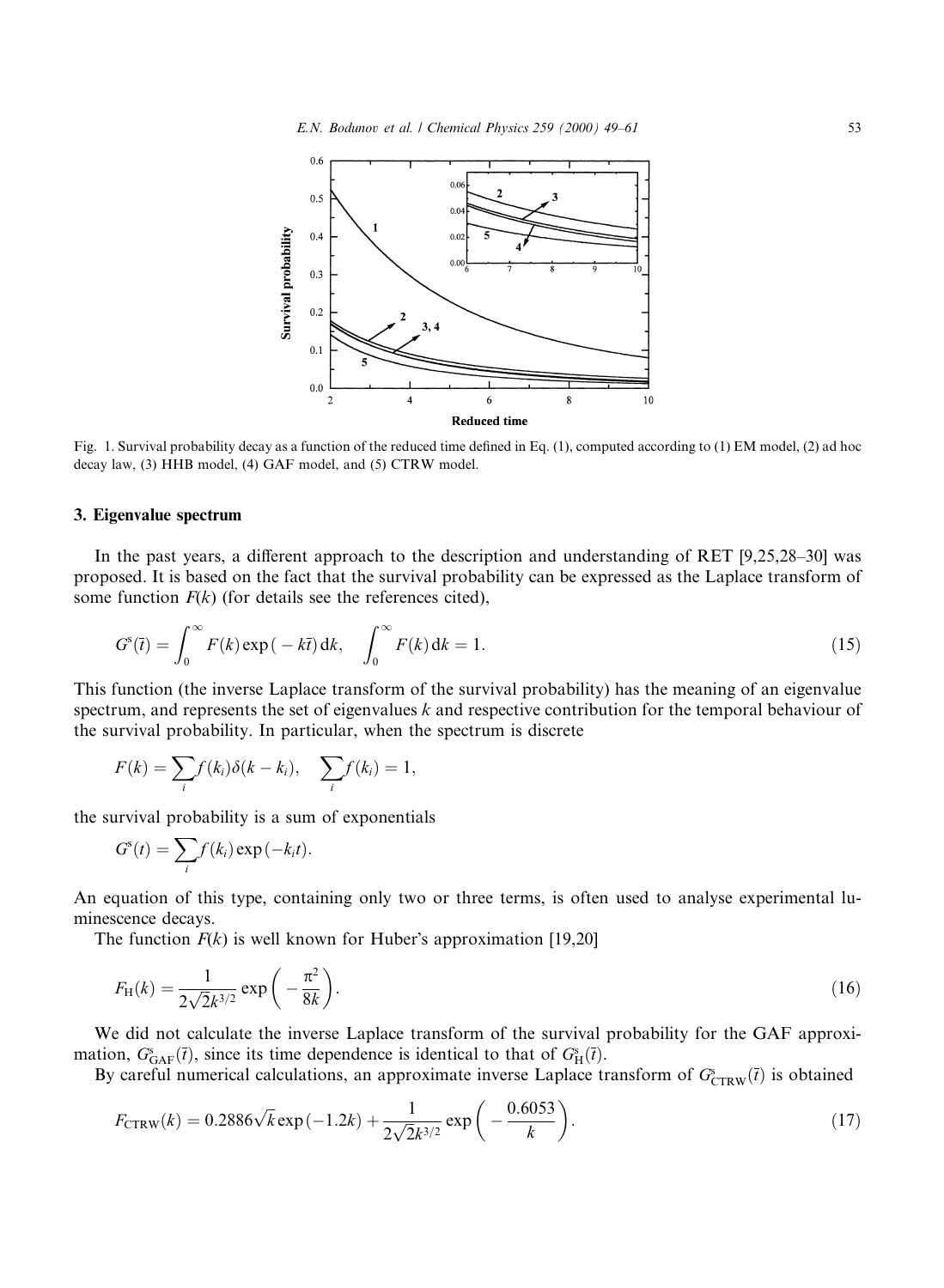This function reproduces the survival probability in the CTRW approximation with a precision better than  $0.5\%$  at all times. The first term of Eq. (17) gives the diffusion kinetics (Eq. (8)) at long times, and the second one gives the HHB model at short times.

The ad hoc survival probability, Eq. (10), has the following analytical inverse Laplace transform

$$
F(k) = \frac{0.852}{\Gamma(3/2)} \sqrt{k} \exp(-9.1k) + \frac{1}{2\sqrt{2}k^{3/2}} \exp\left(-\frac{1.2934^2}{4k}\right)
$$
  
= 0.9614 $\sqrt{k} \exp(-9.1k) + \frac{1}{2\sqrt{2}k^{3/2}} \exp\left(-\frac{0.4182}{k}\right),$  (18)

whose two terms have the same meaning as in Eq.  $(17)$ .

Again by careful numerical calculation, the approximate inverse Laplace transform of the survival probability in the EM approximation,  $F_{EM}(k)$ , can be obtained. The following information about this function was used: First,  $F_{EM}(k)$  obeys the normalization condition (15). Second, for small k, this function has to verify

$$
F_{\text{EM}}(k) = \frac{1.64958}{\Gamma(3/2)} \sqrt{k} = 1.86135 \sqrt{k} \tag{19}
$$

in order to give the correct diffusion asymptotic (Eq.  $(14)$ ) for long times. Third, the width of the spectrum of eigenvalues is limited from above by  $12w_0\tau/c = 12 \times 0.057$  (due to the existence of a minimum (nearest neighbour) distance,  $\overline{R}$ , see Appendix B for details) so

$$
0 \leqslant k \leqslant 0.684. \tag{20}
$$

Fourth, the eigenvalue spectrum is symmetric (this follows from the fact that the spectrum is related to the eigenvalue spectrum of the one-dimensional lattice, which is symmetric, see Appendix B). Thus, taking account of Eq. (19), we have for  $k \le 0.684$ 

$$
F_{\text{EM}}(k) = 1.86135\sqrt{0.684 - k}.\tag{21}
$$

After fulfillment of the numerical calculations (comparing exact kinetics  $(13)$  with the calculated one from Eq. (15) in which the function  $F_{EM}(k)$  was modelled by an empirical one possessing enumerated properties), it was obtained that the following function

$$
F_{EM}(k) = \left(1.86135\left[\sqrt{k}\frac{1+\text{sign}(0.342-k)}{2} + \sqrt{0.684-k}\frac{1-\text{sign}(0.342-k)}{2}\right] + 1.8091\left\{\exp\left[-\left(\frac{k-0.342}{0.162}\right)^2\right]-\exp\left[-\left(\frac{0.342}{0.162}\right)^2\right]\right\}\right)\left(\frac{1+\text{sign}(0.684-k)}{2}\right) \tag{22}
$$

reproduces the survival probability  $G_{EM}^s(t)$  (Eq. (13)) with a precision better than 0.1%. Note that only one parameter (its final value is 0.162) was used in the fitting. In Eq. (22), sign(x) is equal to 1 if  $x > 0$  and  $-1$  if  $x < 0$ .

The eigenvalue spectra  $F_H(k)$ ,  $F_{CTRW}(k)$ ,  $F(k)$ , and  $F_{EM}(k)$  (Eqs. (16-19)) are depicted in Fig. 2. One can see significant differences between the first three spectra for low k values ( $k < 0.2$ ), corresponding to very long times. For  $k > 0.6$ , all practically coincide, with the exception of the EM model, in agreement with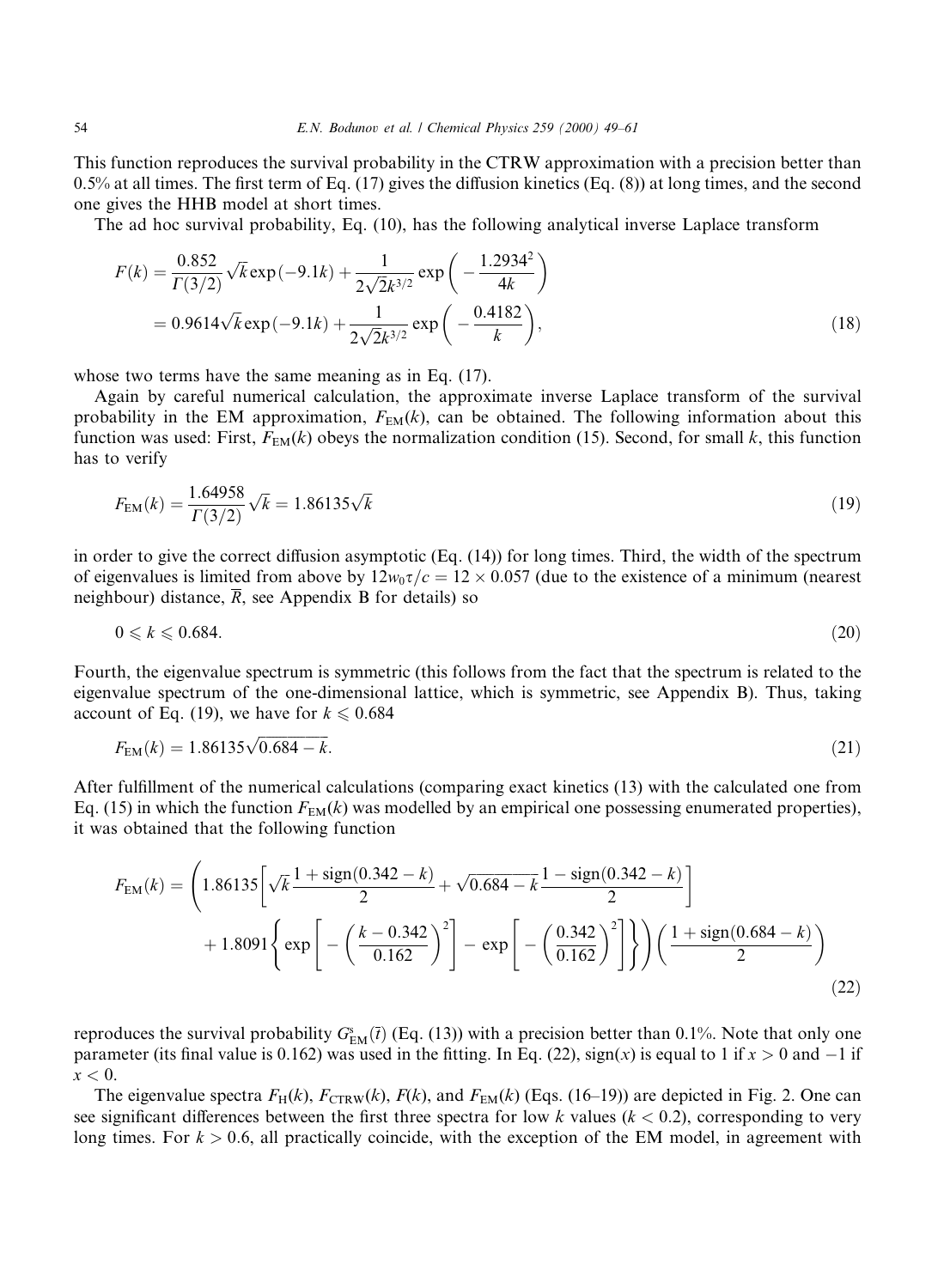

Fig. 2. Eigenvalue spectra for the different approximations: EM model ( $\cdots$ ), ad hoc decay law ( $-\cdots$ ), HHB model ( $\cdots$ ), and CTRW model (- - -).

Fig. 1. The eigenvalue spectrum is, therefore, a very sensitive tool for the test of theories of nonradiative transport.

We next describe Monte-Carlo simulations for a regular lattice in one (evenly-spaced), two (square) and three (simple cubic) dimensions. Two situations are considered: Firstly, with nearest-neighbour interactions only; secondly, a more general case with all interactions allowed.

### 4. Monte-Carlo simulations in regular lattices

# 4.1. Simulation method

Two different models were considered. Interaction with nearest neighbours only, and interaction with all neighbours. The computation of the distribution of the symmetric of eigenvalues was made as follows. For each dimension, a periodic lattice was used in the construction of the Förster transfer rate matrix. Transfer matrix entries were always dimensionless, i.e., computed in terms of the nearest-neighbour rate transfer value. All the lattice sites were considered occupied and cubic type periodic boundary conditions were applied in each of the necessary dimension coordinates in parallel with the so-called minimum image convention [31]. Matrix entries  $k_{ij}$  were then in all cases the transfer rates from i to the nearest of all the possible periodic images of j lattice site in the simulation cell. These entries were considered zero for all but the nearest neighbour in each dimension in the case of the model with nearest-neighbours interaction. In the general case of interactions of each individual molecule with all the minimum periodic images of j lattices sites, all the matrix entries were nonzero to machine precision.

Given the Förster transfer rate matrix, its eigenvalues were computed using the digital extended math library (DXML) v3.3 for digital UNIX implementation of the dense eigenproblem solvers of LAPACK  $v2.0$  [32,33]. The eigenvalues found for each lattice simulation cell were then distributed over a fixed number of bins and the probability density functions estimated as histograms in units of nearest-neighbour interaction. The histograms shown in Figs. 3 and 4 were obtained by accumulating  $\approx$ 4 million eigenvalue values for each considered geometry in order to decrease the variance of the estimated values. To do so, a variable number of simulation cells were constructed corresponding to several sizes of the lattices in each one of the cartesian coordinates. The number of lattice sites ranged from 1000 to  $\approx$ 7000 and several tests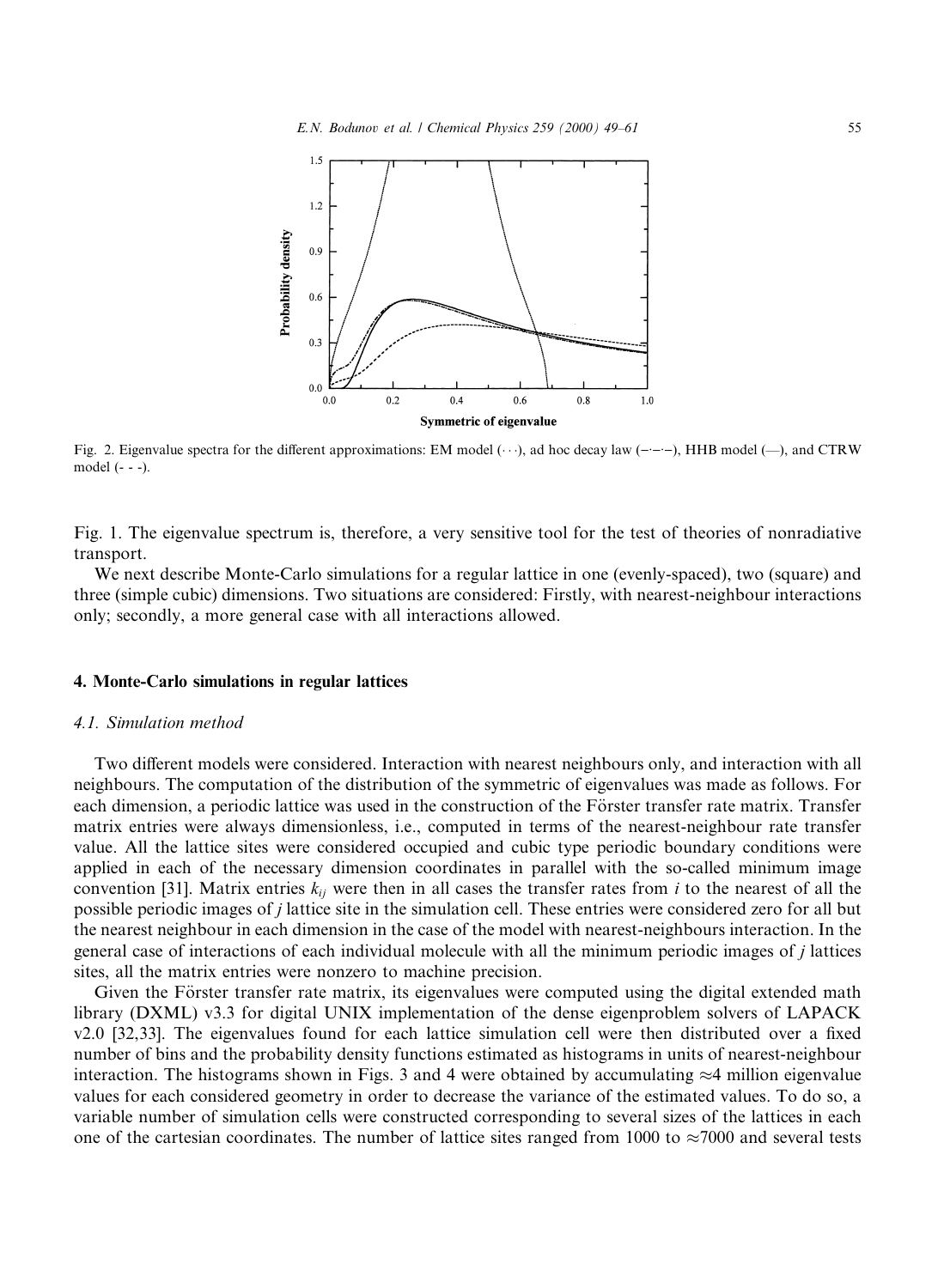

Fig. 3. Eigenvalue spectra, obtained by Monte-Carlo simulation, for regular lattices in one, two and three dimensions, considering only nearest-neighbour interactions.



Fig. 4. Eigenvalue spectra, obtained by Monte-Carlo simulation, for regular lattices in one, two and three dimensions, considering interactions with all neighbours. Note the shift to higher values in two and three dimensions with respect to the results in Fig. 3.

were made in each case to ensure that sufficient sites existed in each dimension, so that the eigenvalues distribution found was independent on the simulation cell dimensions.

# 4.2. Simulation results

The eigenvalue distributions computed for regular lattices with nearest-neighbour interaction only, depicted in Fig. 3, coincide with the exact analytical results given in Appendix B. When other neighbours are considered, the distributions become asymmetric, and are shifted towards higher values, as shown in Fig. 4. The noticeable shift to higher values in two dimensions and three dimensions, with respect to the results in Fig. 3, is due to the contribution of interactions with some neighbours other than the nearest that are still at a close distance. This contribution is negligible in one dimension, since second and higher order neighbours are always much more distant. In Appendix B, empirical functions are obtained for the eigenvalue distributions obtained by simulation.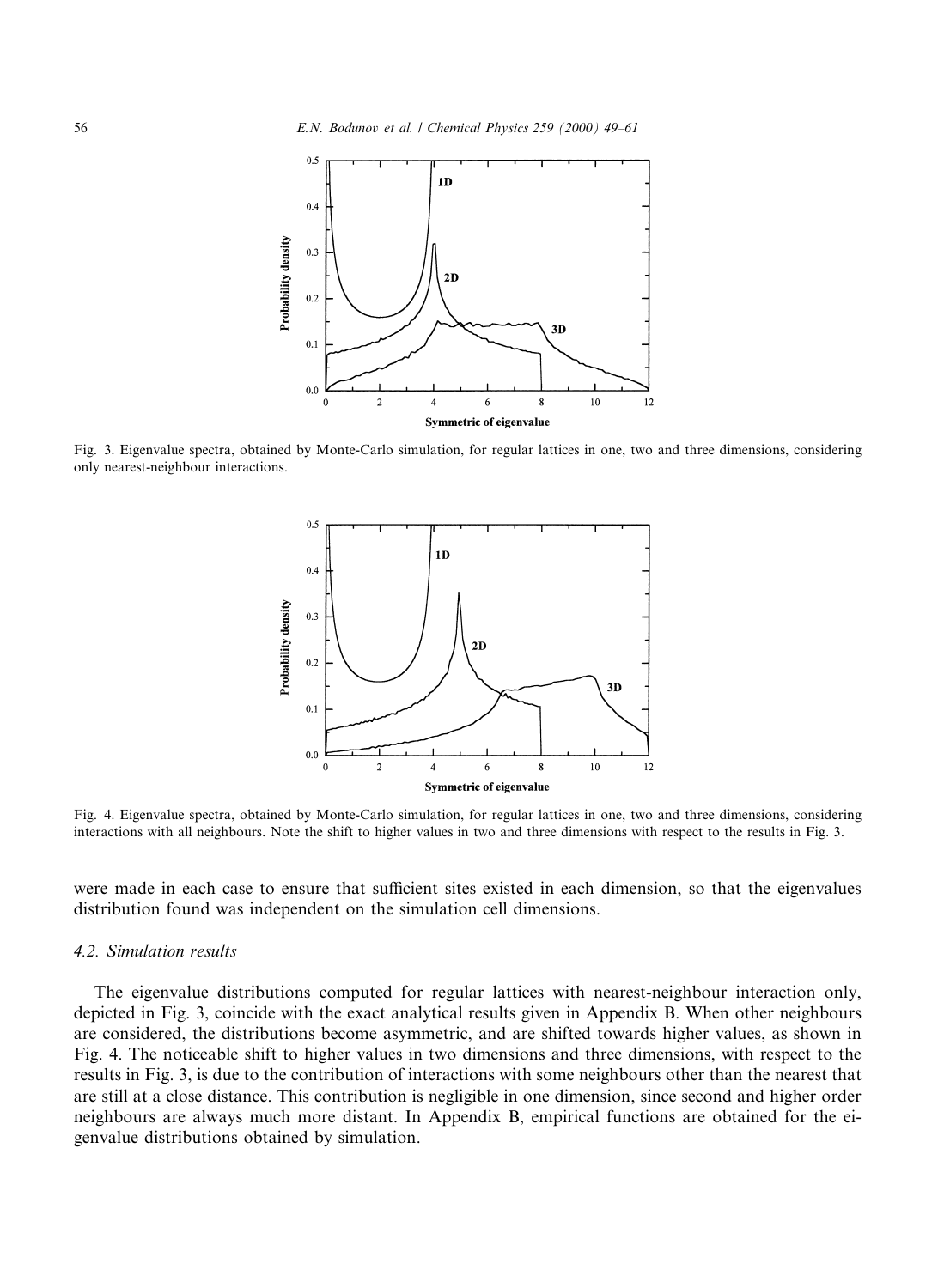# 5. Summary and conclusions

The survival probability functions computed from several models of nonradiative energy transport, including GAF, HHB, and CTRW, were compared. While the first two correctly describe the short-time behaviour, and fail for long times, the opposite happens with the CTRW model.

A systematic analysis of the eigenvalue spectra of models for radiative transport, carried out here for the first time, allows one to better discuss the finer details of the models than the survival probability, and is thus a better tool for their comparison. In particular, short- and long-time behaviours are clearly displayed.

Based on this analysis, a simple function for the survival probability in a random three-dimensional medium is proposed. This function represents a numerical interpolation, and combines the correct shortand long-time behaviour provided by different theories. Monte-Carlo simulations carried out for regular lattices in one, two and three dimensions allowed the accurate numerical computation of the respective eigenvalue distributions.

# Acknowledgements

E.N.B. was supported by an INVOTAN fellowship (ICCTI, Portugal). E.J.N.P. is grateful to Fundação Calouste Gulbenkian for financial support (Lisbon, Portugal) (Contract no. Est./Inv./96).

# Appendix A. HHB approximation in one dimension

Let us consider a linear and infinite chain of equally spaced molecules with nearest-neighbour interaction only (one-dimensional lattice). In this case, the survival probability,  $G_1^s(t)$ , is given by [26]

$$
G_1^s(t) = e^{-2w_0t} I_0(2w_0t), \tag{A.1}
$$

where  $I_0$  is the modified Bessel function of zero order and  $w_0$ , the rate of RET between nearest-neighbour molecules.

Huber's approximation gives in this case for a dd interaction

$$
G_{1H}^s(t) = \exp\left[\sum_{n=1}^{\infty} 2\ln\left(1 + \frac{1}{2} e^{-2w_0 t/n^6}\right)\right].
$$
 (A.2)

One can see (Fig. 3) that Eqs. (A.1) and (A.2) coincide only if  $G_1^s(t) \ge 0.3$ . This condition differs significantly from the condition for three dimensions ( $G_1^s(t) \ge 0.05$ ) discussed in Section 2.2. The HHB method is, therefore, a poor approximation in one dimension.

#### Appendix B. Eigenvalue distributions for regular lattices with nearest-neighbour interaction

The eigenvalue spectrum of a finite and closed unidimensional chain (containing  $N$  molecules) with nearest-neighbour interaction,  $w_0$ , was considered in Ref. [30]. This spectrum is discrete and the eigenvalues are given by (in  $w_0$  units)

$$
k_n = 2 + 2(-1)^{n+1} \cos\left[\frac{(N-2)n\pi}{N}\right], \quad n = 1, 2, ..., N.
$$
 (B.1)

Note that one eigenvalue (the smallest) is equal to zero ( $n = 0$  in Eq. (B.1)) because the survival probability in this case approaches a constant value  $1/N$  when  $t \to \infty$  (the excitation has equal probability to be at each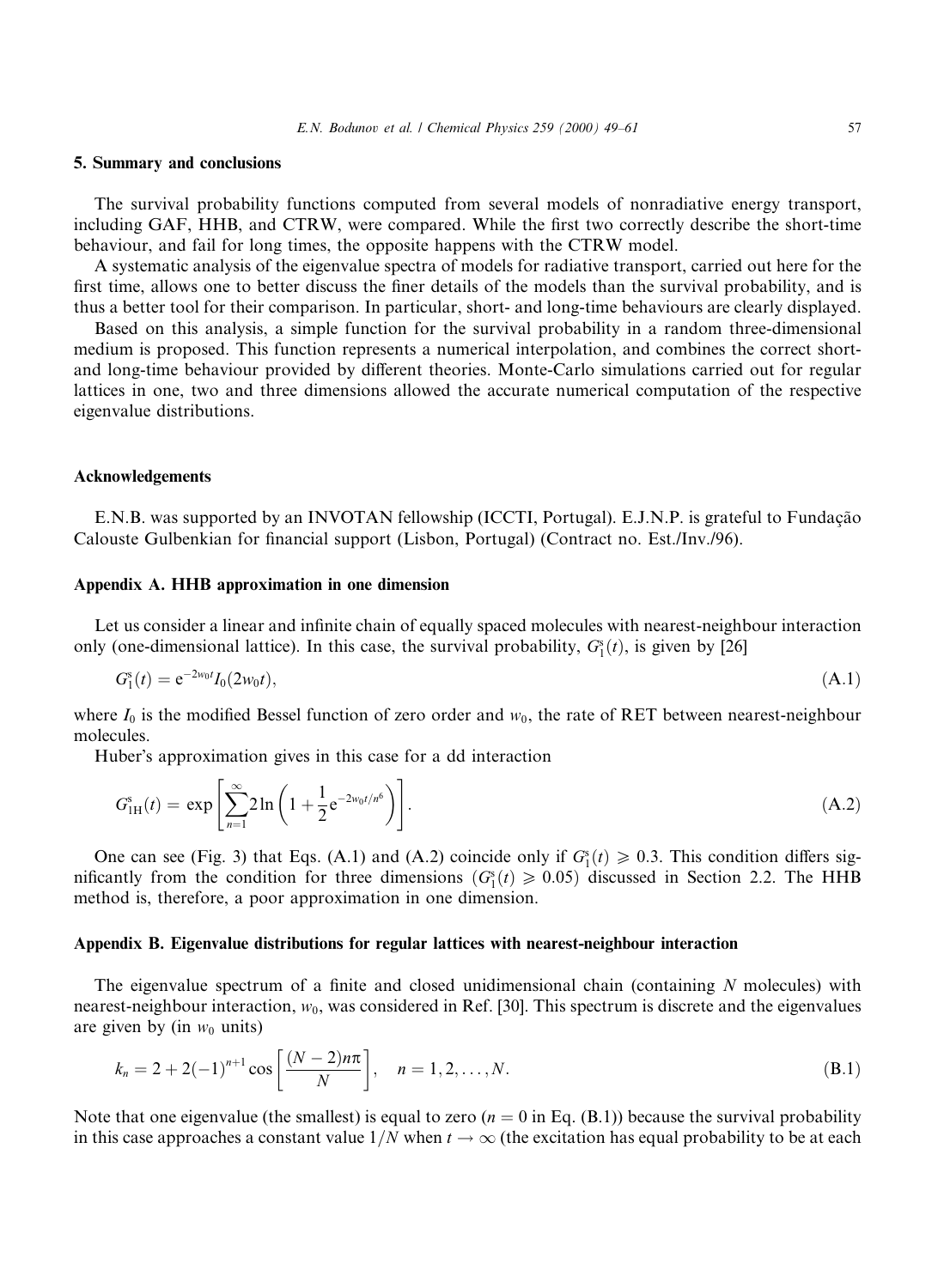molecule). The largest eigenvalue is equal to  $4w_0$  if N is even or approaches this value when N is odd and large.

For an infinite unidimensional chain of molecules, the survival probability  $(A,1)$  can be rewritten as

$$
G_1^s(\bar{t}) = \exp(-2\bar{t})I_0(2\bar{t}),\tag{B.2}
$$

where  $\overline{t} = w_0t$ . The eigenvalue spectrum (the inverse Laplace transform,  $F_1(k)$ ) of Eq. (B.2) is well known. It is continuous, lies in the limited interval  $0 \le k \le 4$  and has symmetrical shape

$$
F_1(k) = \frac{1}{\pi \sqrt{k(4-k)}}.
$$
\n(B.3)

Function (B.3) is shown in Fig. 3.

Let us now consider a two-dimensional molecular system formed by a finite square lattice of  $4 \times 4$ molecules with nearest-neighbour interaction,  $w_0$ . We suppose that molecules situated at the boundaries of this lattice interact with the molecules situated at the opposite boundaries with the same rate of RET,  $w_0$ . So these 16 molecules form a torus in three-dimensional space. In this case, the eigenvalue spectrum (in  $w_0$ ) units) is discrete and the eigenvalues are  $k = 8$  (one value),  $k = 6$  (four values),  $k = 4$  (six values),  $k = 2$ (four values) and  $k = 0$  (one value). So, the spectrum is symmetrical. Again (like in the one-dimensional finite lattice), one eigenvalue is equal to zero because the survival probability goes to the constant value  $1/16$ when  $t \to \infty$ . Note that the spectrum lies in the interval  $0 < k < 8$  which is two times larger the corresponding interval in one dimension.

The survival probability for an infinite two-dimensional lattice,  $G_2^s(\bar{t})$ , is well known [26]

$$
G_2^s(\bar{t}) = [G_1^s(\bar{t})]^2 = \exp(-4\bar{t})[I_0(2\bar{t})]^2.
$$
\n(B.4)

At long times, it has the asymptotic form

$$
G_2^s(\bar{t}) \underset{\bar{t}\to\infty}{\to} \frac{1}{4\pi\bar{t}} = \frac{0.0795775}{\bar{t}}.
$$
\n(B.5)

This means that the eigenvalue spectrum of Eq. (B.5) (inverse Laplace transform,  $F_2(k)$ ) is constant when  $k \to 0$ ,  $F_2(0) = 1/(4\pi)$ . Due to Eq. (B.4), spectrum  $F_2(k)$  can be expressed through  $F_1(k)$ . So, spectrum  $F_2(k)$ has to be symmetric (as  $F_1(k)$ ) and to be localized inside the interval  $0 < k < 8$  (see also the spectrum of finite two-dimension lattice). Thus, it has to be  $F_2(k = 8) = 1/(4\pi)$ . Finally, the function  $F_2(k)$  is normalized (Eq. (15)) due to condition  $G_2^s(1) = 1$ . After some numerical calculations (carried out by comparing the exact kinetics (B.4) with those calculated with Eq. (15) in which the function  $F_2(k)$  was modelled by an empirical one having the enumerated properties), it was obtained that function

$$
F_2(k) = \frac{1}{4\pi} + 0.1037 \left\{ \exp\left[ -\left(\frac{k-4}{2.123}\right)^2 \right] - \exp\left[ -\left(\frac{4}{2.123}\right)^2 \right] \right\}
$$
(B.6a)

reproduces the survival probability  $G_2^s(\vec{t})$  (Eq. (B.4)) with a precision  $\lt 1\%$ . Note that only one parameter  $($ its final value is 2.123 $)$  was fitted.

Using the explicit results in  $k$  space obtained by Monte-Carlo simulation, one can observe that it is better to use another empirical distribution function. Indeed, the function

$$
F_2(k) = \frac{1}{4\pi} + 0.242377 \left( \frac{1}{1.1 + |4 - k|} - \frac{1}{1.1 + 4} \right)
$$
(B.6b)

reproduces the survival probability  $G_2^s(t)$  (Eq. (B.4)) with a higher precision ( $< 0.3\%$ ). Note that only one parameter (its final value is  $1.1$ ) was fitted.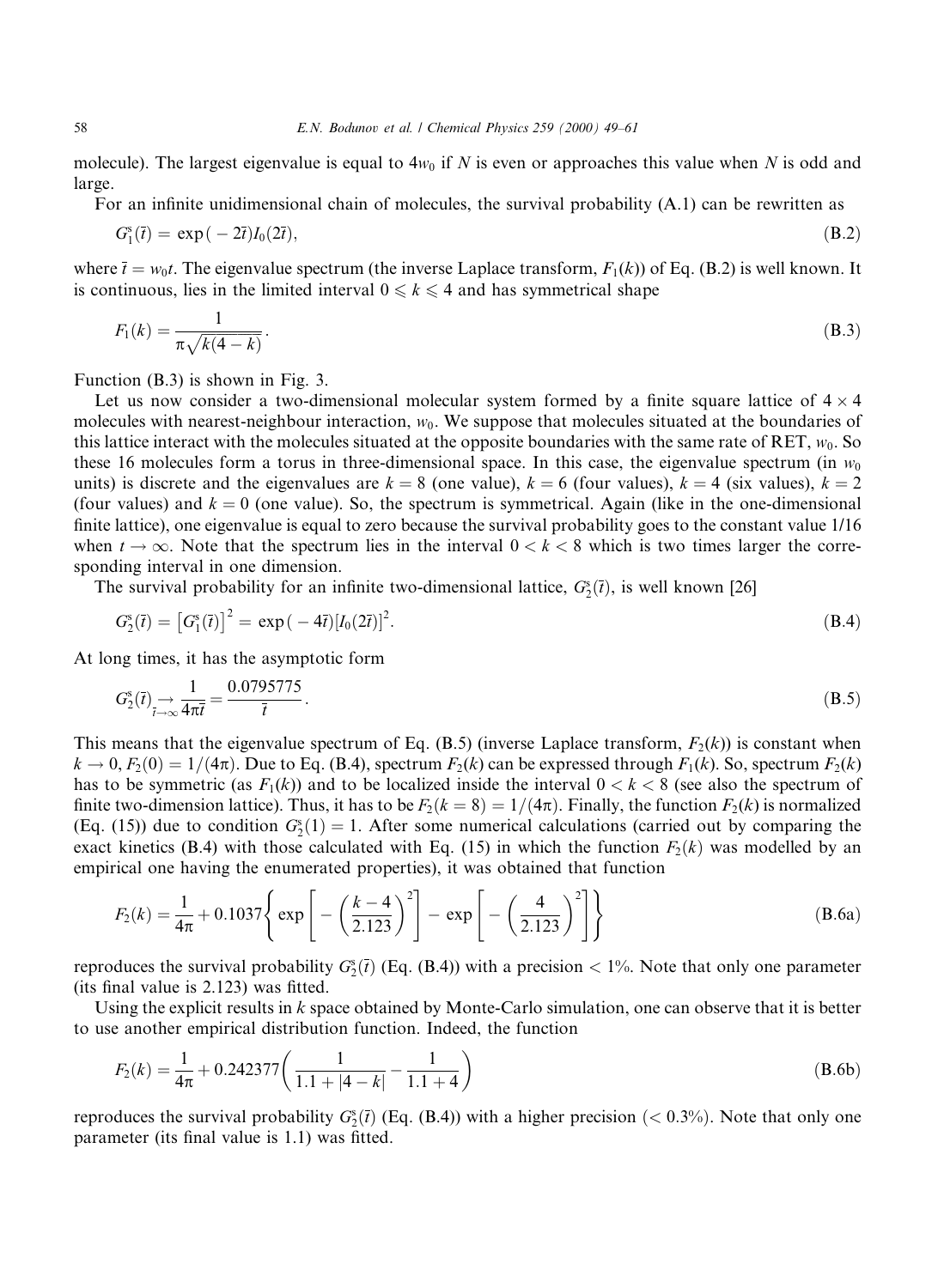Let us now consider a three-dimensional molecular system formed by a finite cubic lattice of  $4 \times 4 \times 4$ molecules with nearest-neighbour interaction,  $w_0$ . Again, we suppose that molecules situated at the boundaries of this lattice interact with the molecules situated at the opposite boundaries with the same rate of RET,  $w_0$ . So, these 64 molecules define a torus in four-dimensional space. In this case, the eigenvalue spectrum (in  $w_0$  units) is discrete and eigenvalues are given by  $k = 12$  (one value),  $k = 10$  (six values),  $k = 8$ (15 values),  $k = 6$  (20 values),  $k = 4$  (15 values),  $k = 2$  (six values), and  $k = 0$  (one value). So, the spectrum is symmetrical. Again (like in one and two-dimensional finite lattices), one eigenvalue is equal to zero because the survival probability goes to the constant value  $1/64$  when  $t \to \infty$ . Note that the spectrum  $F_2(k)$ lies in the interval  $0 < k < 12$  which in three times larger the corresponding interval in one dimension.

The survival probability for the infinite simple cubic lattice,  $G_3^s(\bar{t})$ , is well known [26,27]

$$
G_3^s(\overline{t}) = \left[G_1^s(\overline{t})\right]^3 = \exp\left(\frac{6\overline{t}}{6}\right)\left[I_0(2\overline{t})\right]^3. \tag{B.7}
$$

At long times, it has the asymptote

$$
G_3^s(\overline{t}) \underset{\overline{t} \to \infty}{\to} \left(\frac{1}{\sqrt{4\pi\overline{t}}}\right)^3 = \frac{0.0224484}{\overline{t}^{3/2}}.
$$
\n(B.8)

The last equation means that the eigenvalue spectrum,  $F_3(k)$ , of survival probability (B.7) can be written for small  $k$  as

$$
F_3(k) = \frac{1}{4\pi^2} \sqrt{k}, \quad k \ll 1.
$$
 (B.9)

Due to Eq. (B.7), spectrum  $F_3(k)$  can be expressed through  $F_1(k)$ . So, spectrum  $F_3(k)$  has to be symmetric (as  $F_1(k)$ ) and to be localized inside the interval  $0 < k < 12$  (see also the spectrum of finite three-dimension lattice). Thus, at  $k \rightarrow 12$ , it has to be

$$
F_3(k) = \frac{1}{4\pi^2} \sqrt{12 - k}.
$$
\n(B.10)

Finally, the function  $F_3(k)$  is normalized (Eq. (15)) due to condition  $G_3^s(1) = 1$ . After fulfillment of numerical calculation (comparing exact kinetics (B.7) with calculated one from Eq. (15) in which the function  $F_3(k)$  was modelled by an empirical one fulfilling the enumerated properties), it was obtained that function

$$
F_3(k) = \frac{1}{4\pi^2} \left[ \sqrt{k} \frac{1 + \text{sign}(6 - k)}{2} + \sqrt{12 - k} \frac{1 - \text{sign}(6 - k)}{2} \right] + 0.10312 \left\{ \exp \left[ -\left( \frac{k - 6}{2.842} \right)^2 \right] - \exp \left[ -\left( \frac{6}{2.842} \right)^2 \right] \right\}
$$
(B.11a)

reproduces the survival probability  $G_3^s(\vec{t})$  (Eq. (B.7)) with a precision better than 1%. Note that only one parameter (its final value is 2.842) was fitted.

Using the explicit results in  $k$  space obtained by Monte-Carlo simulation, one can observe that again it is better to use another empirical distribution function. Indeed, the function

$$
F_3(k) = \frac{1}{4\pi^2} \left[ \sqrt{k} \frac{1 + \text{sign}(6 - k)}{2} + \sqrt{12 - k} \frac{1 - \text{sign}(6 - k)}{2} \right] + 0.0048076 \left[ k^{1.82} \frac{1 + \text{sign}(4 - k)}{2} + (12 - k)^{1.82} \frac{1 - \text{sign}(8 - k)}{2} \right] + 0.14 \frac{\text{sign}(4 - k) + \text{sign}(8 - k)}{2} \tag{B.11b}
$$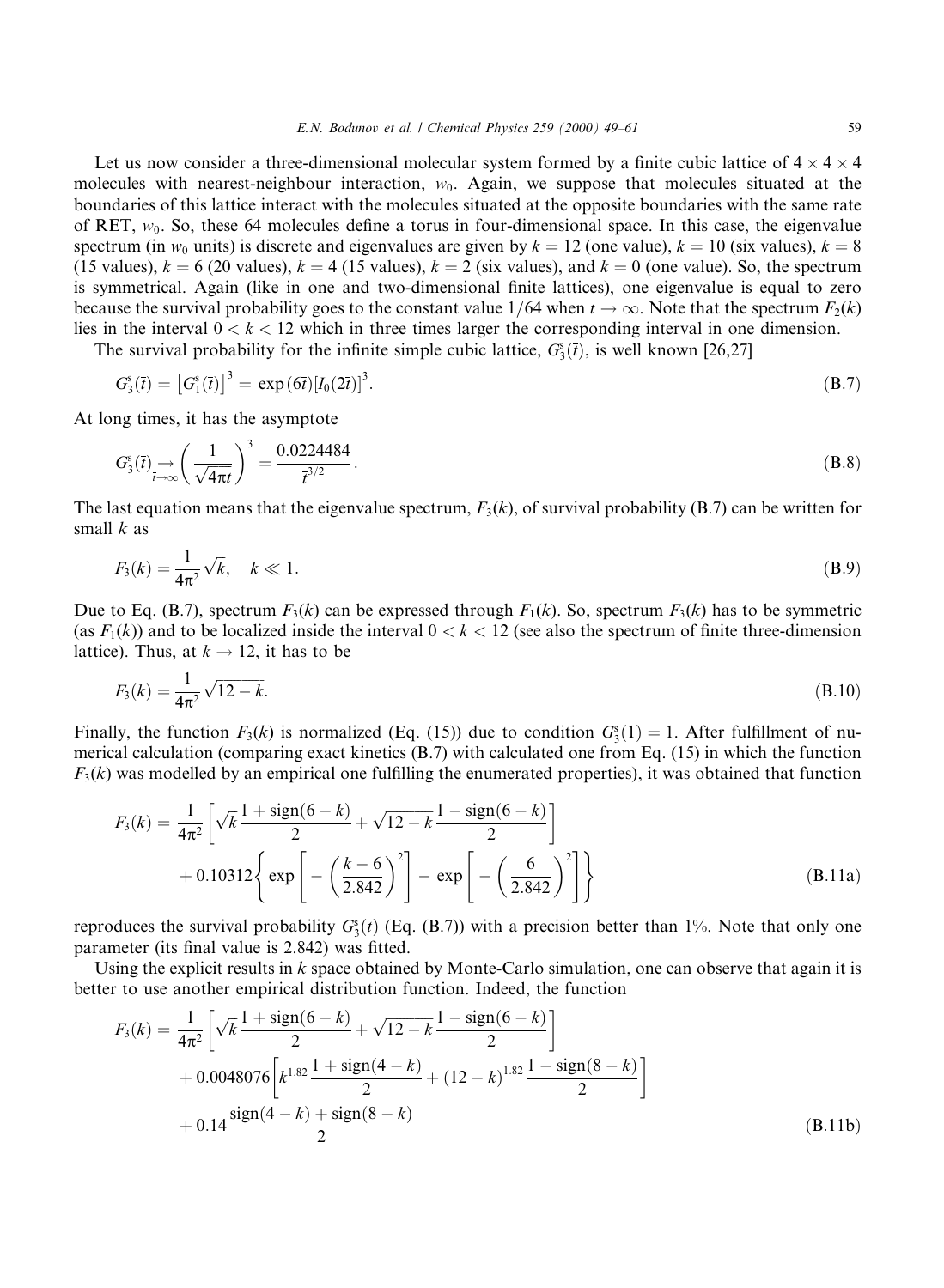

Fig. 5. Eigenvalue spectra for regular lattices in one, two and three dimensions, considering only nearest-neighbour interactions. The curves are the analytical approximations discussed in Appendix B. For two and three dimensions, functions  $a(-)$  and  $b(-)$  are shown. The spectra obtained by Monte-Carlo simulation are shown in Fig. 3.

reproduces the survival probability  $G_2^s(\bar{t})$  (Eq. (B.4)) with higher precision (< 0.3%). Note that only one parameter (its final value is 1.82) was fitted.

The connection between  $F_3(k)$  and  $F_{EM}(k)$  spectra (Eq. (22)) is determined by the equation

$$
F_{EM}(k) = \frac{1}{0.057} F_3\left(\frac{k}{0.057}\right). \tag{B.12}
$$

The empirical functions  $F_1(k)$ ,  $F_2(k)$ , and  $F_3(k)$  and the respective eigenvalue spectra are depicted in Fig. 5.

#### References

- [1] M.D. Galanin, Luminescence of Molecules and Crystals, CISP, Cambridge, 1996.
- [2] M.N. Berberan-Santos, E.J.N. Pereira, J.M.G. Martinho, in: D.L. Andrews, A.A. Demidov (Eds.), Resonance Energy Transfer, Wiley, New York, 1999.
- [3] M.N. Berberan-Santos, B. Valeur, J. Chem. Phys. 95 (1991) 8048.
- [4] T.T. Basiev, V.A. Malyshev, A.K. Przhevuskii, in: A.A. Kaplyanskii, R.M. MacFarlane (Eds.), Spectroscopy of Solids Containing Rare-Earth Ions, Elsevier, Amsterdam, 1987.
- [5] E.N. Bodunov, Opt. Spectrosc. 84 (1998) 350.
- [6] Yu.G. Abov, M.I. Bulgakov, S.P. Borovlev, A.D. Gul'ko, V.M. Garochkin, F.S. Dzheparov, S.V. Stepanov, S.S. Trostin, V.E. Shestopal, Sov. Phys. JETP 72 (1991) 534.
- [7] G.H. Frederickson, H.C. Andersen, C.W. Frank, Macromolecules 16 (1983) 1456.
- [8] A.H. Marcus, D.M. Hussey, N.A. Diachun, M.D. Fayer, J. Chem. Phys. 103 (1995) 8189.
- [9] M.N. Berberan-Santos, P. Choppinet, A. Fedorov, L. Jullien, B. Valeur, J. Am. Chem. Soc. 121 (1999) 2526.
- [10] P.T. Rieger, S.P. Palese, R.J.D. Miller, Chem. Phys. 221 (1997) 85.
- [11] C.R. Gochanour, H.C. Andersen, M.D. Fayer, J. Chem. Phys. 70 (1979) 4254.
- [12] B. Movaghar, G.W. Sauer, J. Phys. C 13 (1980) 4933.
- [13] S.G. Fedorenko, A.I. Burshtein, Chem. Phys. 98 (1985) 341.
- [14] E.N. Bodunov, V.A. Malyshev, Sov. Phys. Solid State 27 (1985) 2193.
- [15] B.W. van der Meer, in: D.L. Andrews, A.A. Demidov (Eds.), Resonance Energy Transfer, Wiley, New York, 1999.
- [16] A.A. Demidov, D.L. Andrews, in: D.L. Andrews, A.A. Demidov (Eds.), Resonance Energy Transfer, Wiley, New York, 1999.
- [17] C.R. Gochanour, M.D. Fayer, J. Phys. Chem. 85 (1981) 1989.
- [18] I. Rips, J. Jortner, Chem. Phys. 128 (1988) 237.